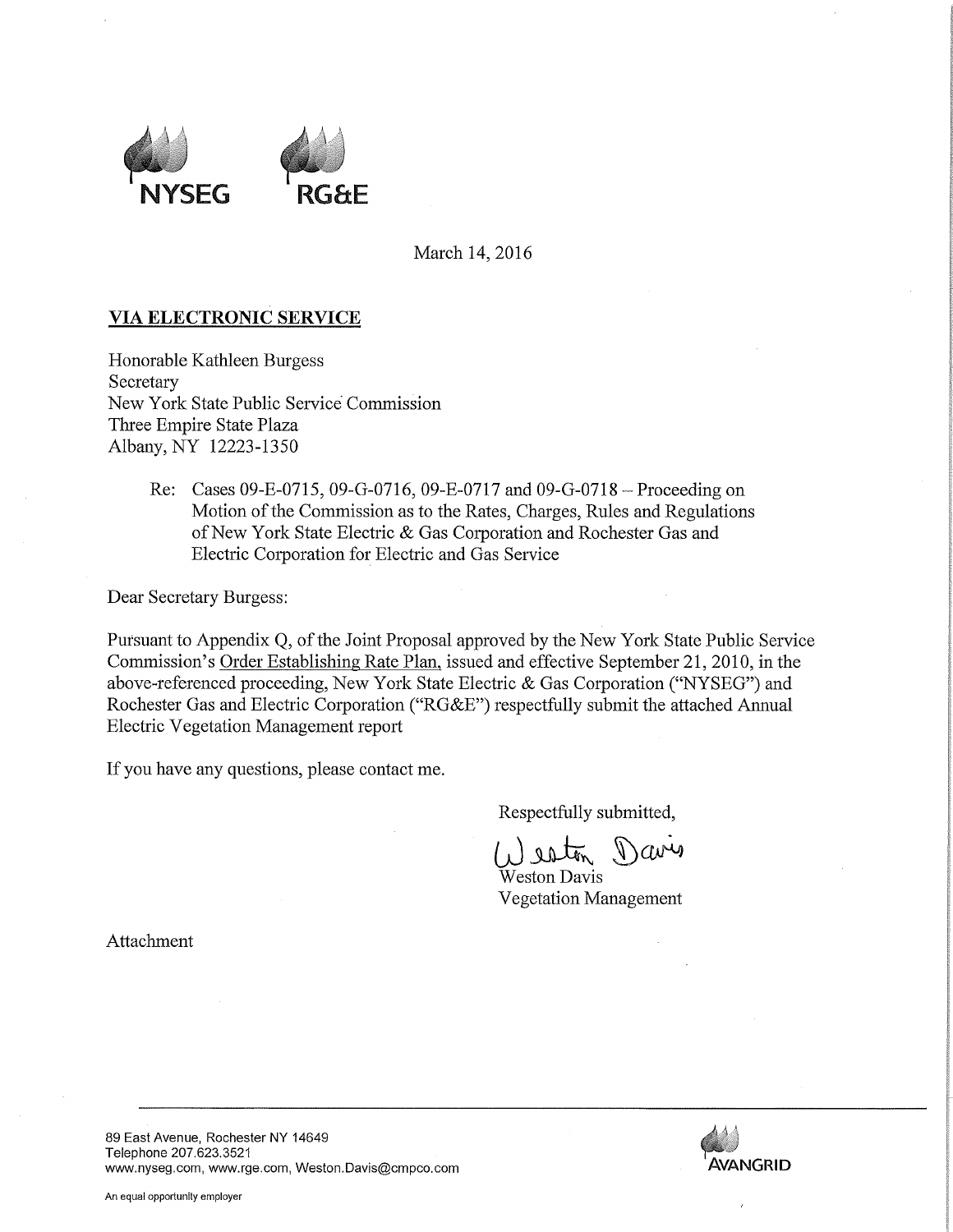# NYSEG and RG&E Annual Electric Vegetation Management Report

March 14, 2016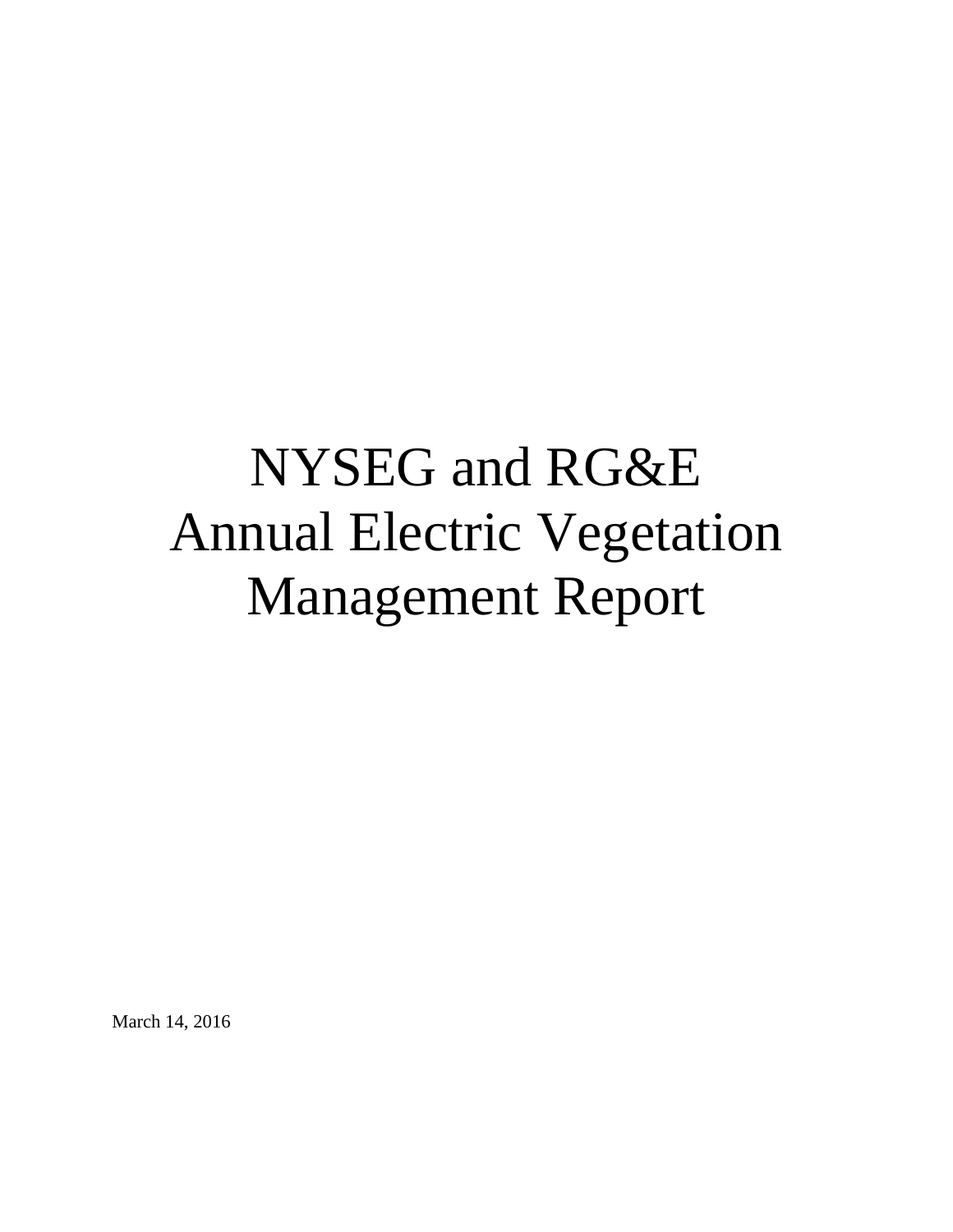## **NYSEG Electric and RG&E Electric Vegetation Management Reporting and Planning**

This report has been prepared to meet the information requested in Appendix Q of the Joint Proposal in the Companies' latest Rate Plan associated with cases 09-E-0715 and 09-E-0717.

#### **NYSEG 2015 Distribution Vegetation Management**

In 2014 an RFP was issued for up to 3001 miles of distribution line vegetation clearing at NYSEG, to be completed in 2015. The following companies submitted bids: Asplundh Tree Expert Company, Lewis Tree Service, Nelson Tree Expert Company, Trees Inc., Birchcrest Tree Care & Landscaping Company, Ironwood, Jaflo, Trees Inc, and K.W. Reese. Contracts totaling 2,701 miles were awarded to the lowest bidder for specific NYSEG operating divisions. The 2015 average cost for distribution vegetation mileage clearing work at NYSEG was \$7,257 per mile. The circuit selection was based on a combination of tree SAIFI worst performers, and time since last cleared.

In the first quarter of 2015 an RFP for additional miles to be completed in the Brewster and Liberty divisions by 12/31/2015 was issued to Asplundh Tree Expert Company, Lewis Tree Service, Nelson Tree Expert Company, Trees Inc., Ironwood, and N.G Gilbert. A contract was awarded to five vendors (Asplundh, JAFLO, Nelson, N.G. Gilbert, and Trees Inc.) for a total of 399 miles. The circuit selection was based on a combination of tree SAIFI worst performers, and time since last cleared.

#### **RG&E 2015 Distribution Vegetation Management**

In 2014 an RFP was issued for up to 1,121 miles of distribution line vegetation clearing at RG&E, to be completed in 2015. This RFP was sent concurrently with the NYSEG RFP. The following companies submitted bids: Asplundh Tree Expert Company, Lewis Tree Service, and Birchcrest Tree Care & Landscaping. Contracts to clear 1,102 miles were awarded to the lowest bidder for specific RG&E operating divisions. The 2015 average cost for distribution vegetation mileage clearing work at RG&E was \$5,250 per mile. The circuit selection was based on a combination of tree SAIFI worst performers, and time since last cleared.

Table 1 – 2015 NYSEG/RG&E Distribution Vegetation Management Summary of Actual Expenditures.

| 2015                                                                                                 | <b>NYSEG</b> Actuals<br><b>NYSEG Planned</b> |              | <b>RG&amp;E Planned</b> | <b>RG&amp;E Actuals</b> |  |
|------------------------------------------------------------------------------------------------------|----------------------------------------------|--------------|-------------------------|-------------------------|--|
| <b>Maintenance</b><br>(Includes Brewster /<br>Liberty<br><b>Incremental Work</b> )<br><b>Mileage</b> | \$23,045,860                                 | \$22,502,613 | \$5,785,998             | \$5,785,093             |  |
| <b>Hot Spot</b>                                                                                      | \$1,254,140<br>\$1,819,402                   |              | \$814,002               | \$814,907               |  |
| <b>Grand Total</b>                                                                                   | \$24,300,000                                 | \$24,322,015 | \$6,600,000             | \$6,600,000             |  |

**TABLE 1**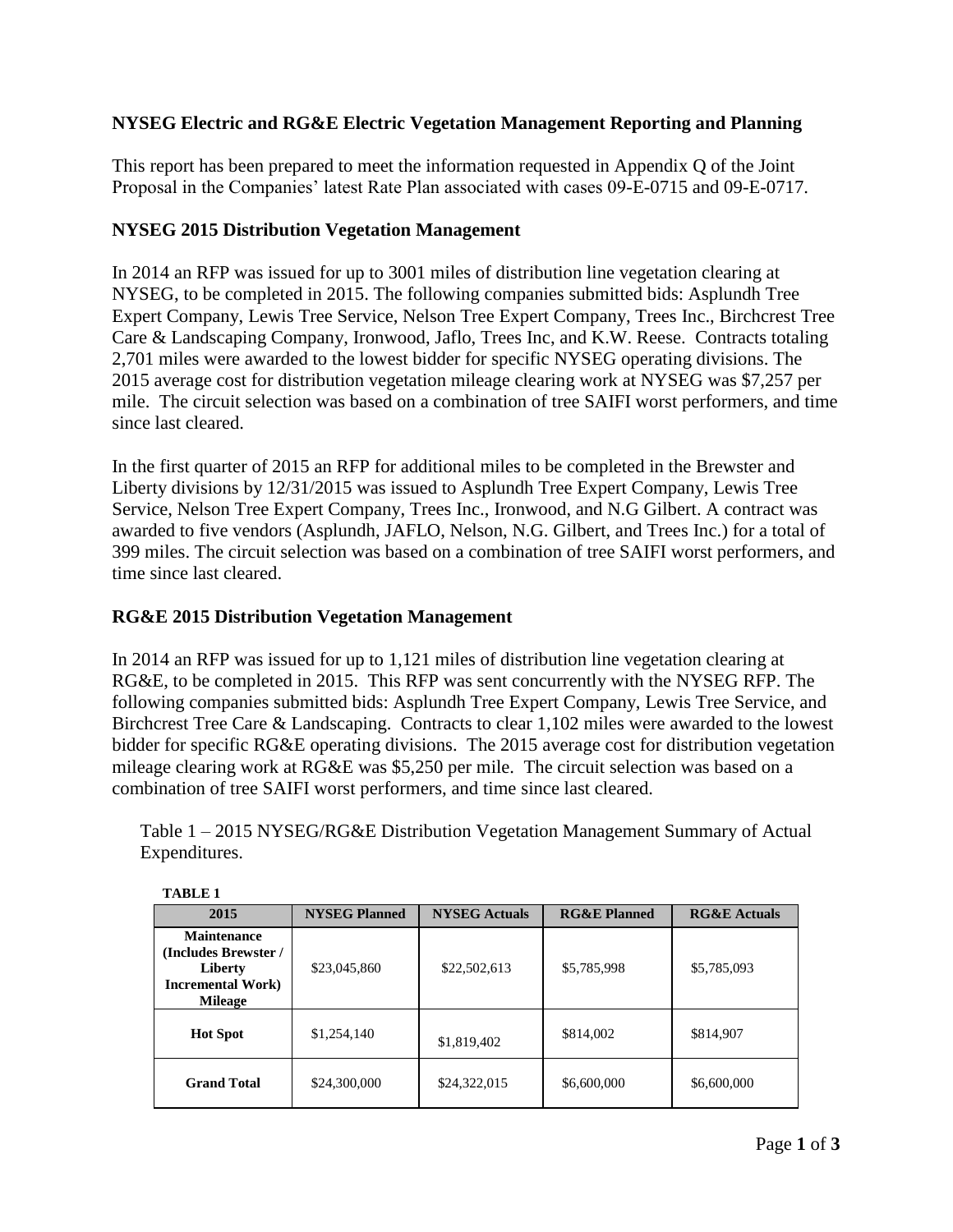Table 2 – 2015 NYSEG/RG&E Distribution Vegetation Management Mileage Clearance Actual Expenditures by Voltage Class

| RI<br>L<br>V. |  |
|---------------|--|
|               |  |

| <b>NYSEG</b>                                                                                                      | <b>NYSEG</b><br><b>Distribution</b><br><b>Miles Planned</b><br>2015 | <b>NYSEG</b><br><b>Distribution</b><br><b>Miles</b><br><b>Completed</b><br>2015 | 34.5<br>kV<br><b>Miles</b> | 34.5 kV<br>Cost | 15kV<br><b>Miles</b> | 15kV<br>Cost | 5kV<br><b>Miles</b> | 5 kV<br>Cost | <b>Total Cost</b> |
|-------------------------------------------------------------------------------------------------------------------|---------------------------------------------------------------------|---------------------------------------------------------------------------------|----------------------------|-----------------|----------------------|--------------|---------------------|--------------|-------------------|
| <b>Maintenance</b><br>Program<br><b>Includes</b><br>Brewster /<br>Liberty<br><b>Incremental</b><br><b>Miles</b> ) | 3101                                                                | 3101                                                                            | 798                        | \$5,323,526     | 1317                 | \$9,182,133  | 986                 | \$7,996,954  | \$22,502,613      |
| RG&E                                                                                                              | RG&E<br><b>Distribution</b><br><b>Miles Planned</b><br>2015         | <b>NYSEG</b><br><b>Distribution</b><br><b>Miles</b><br><b>Completed</b><br>2015 | 34.5<br>kV<br><b>Miles</b> | 34.5 kV<br>Cost | 15kV<br><b>Miles</b> | 15kV<br>Cost | 5kV<br><b>Miles</b> | 5kV<br>Cost  | <b>Total Cost</b> |
| Maintenance<br>Program                                                                                            | 1102                                                                | 1102                                                                            | 161                        | \$434,998       | 451                  | \$12,090,858 | 490                 | \$3,259,237  | \$5,785,093       |

## **2015 NYSEG/RG&E Hot Spot Program**

The hot spot program is designed primarily to focus on emerging issues that if not addressed could impact electric system reliability. Hot spot dollars are also utilized to address specific unplanned customer requests. The hot spot work in 2015 included 4,567 spans worked at NYSEG and 1,999 spans worked at RGE; over 1,964 tree removals at NYSEG and over 774 tree removals at RGE; and over 10,707 trees pruned at NYSEG and over 4,378 trees pruned at RGE.

#### **NYSEG and RG&E 2016 Distribution Vegetation Management**

RFPs for the 2016 /2017 distribution vegetation management work for NYSEG and RG&E were issued in the first quarter of 2015. The RFP process for the 2016 base plan was executed such that contracts and purchase orders were approved for the work in December 2015. Contractors began work on the 2016 plan on January 4, 2016, consistent with the implementation of recommendations from the Companies' last Management Audit. The base plan for 2016 is to clear the targeted miles included in the Joint Proposal associated with the Companies' current rate case.

An estimate of currently planned spending associated with the 2016 plan is shown in table 3 below. Once the rate plan is approved by the Commission, additional mileage may be added to the 2016 plan.